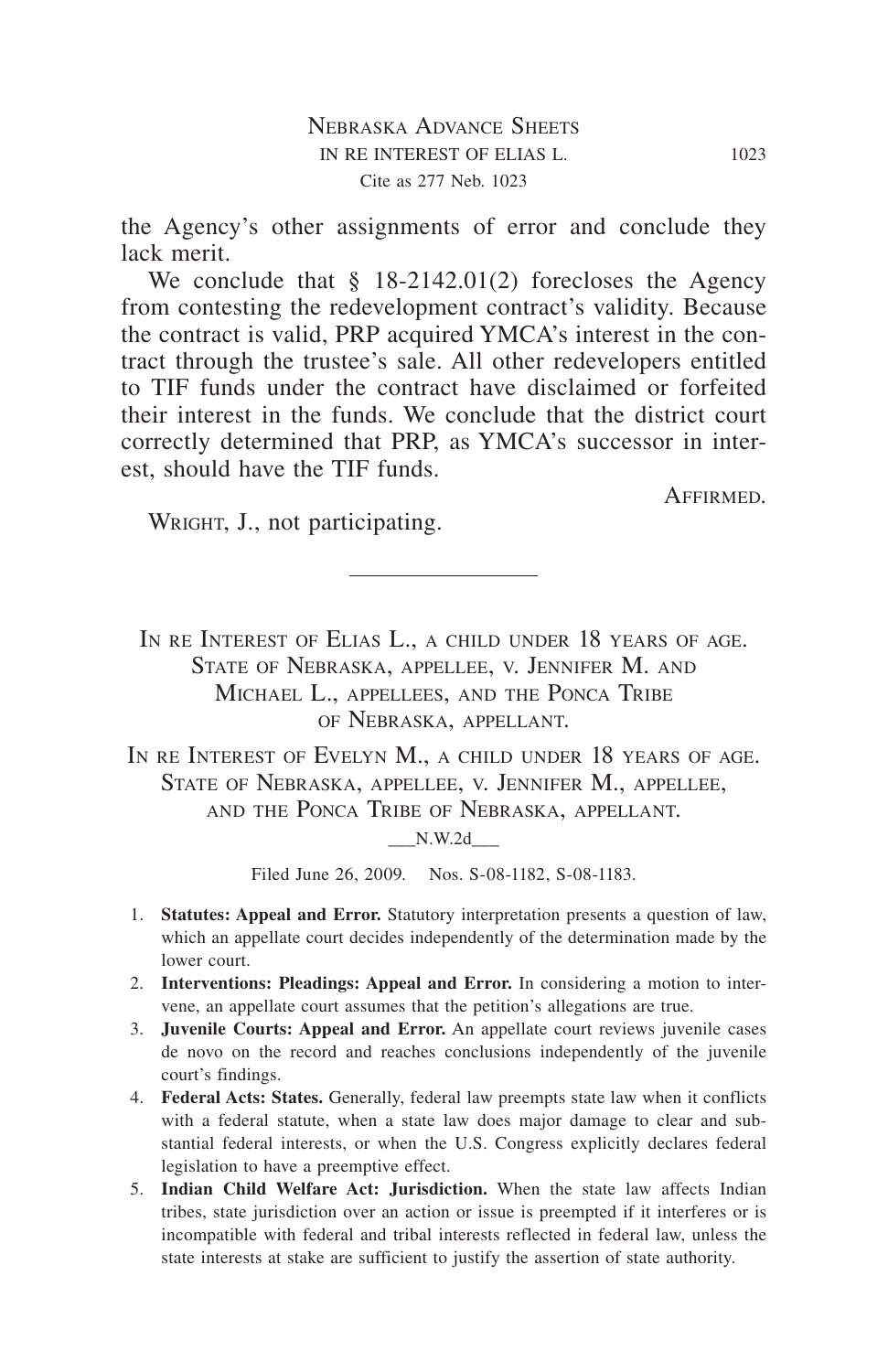## Nebraska Advance Sheets 1024 277 NEBRASKA REPORTS

6. **Indian Child Welfare Act: Attorneys at Law.** The requirement that an Indian tribe be represented by a Nebraska licensed attorney in accord with Neb. Rev. Stat. § 7-101 (Reissue 2007) is preempted in the narrow context of state court child custody proceedings under the federal and state Indian Child Welfare Act.

Appeals from the County Court for Dakota County: KURT Rager, Judge. Reversed and remanded with directions.

Brad S. Jolly, of Smith & Jolly, L.L.C., for appellant.

No appearance for appellees.

Sarah Helvey and LaShawn Young for amicus curiae Nebraska Appleseed Center for Law in the Public Interest.

Rosalynd J. Koob, of Heidman Law Firm, L.L.P., for amicus curiae Winnebago Tribe of Nebraska.

Mark C. Tilden, of Native American Rights Fund, for amici curiae National Indian Child Welfare Association et al.

Ben Thompson, of Thompson Law Office, L.L.C., for amicus curiae Omaha Tribe of Nebraska.

Jennifer Gaughan for amicus curiae Legal Aid of Nebraska.

HEAVICAN, C.J., WRIGHT, CONNOLLY, GERRARD, STEPHAN, McCormack, and Miller-Lerman, JJ.

Connolly, J.

The Ponca Tribe of Nebraska (Tribe) appeals from the county court's order denying its motion to intervene in child custody proceedings involving two children who are members of the Tribe. The court denied the motion to intervene because an attorney had not signed the motion. We reverse, and remand because the Tribe's right to intervene under the federal Indian Child Welfare Act (ICWA)<sup>1</sup> preempts Nebraska's laws regulating the unauthorized practice of law.2

The Nebraska Department of Health and Human Services filed two separate petitions in the Dakota County Court

 $1$  25 U.S.C. §§ 1901 to 1963 (2006).

<sup>&</sup>lt;sup>2</sup> See Neb. Rev. Stat. §§ 7-101 to 7-116 (Reissue 2007).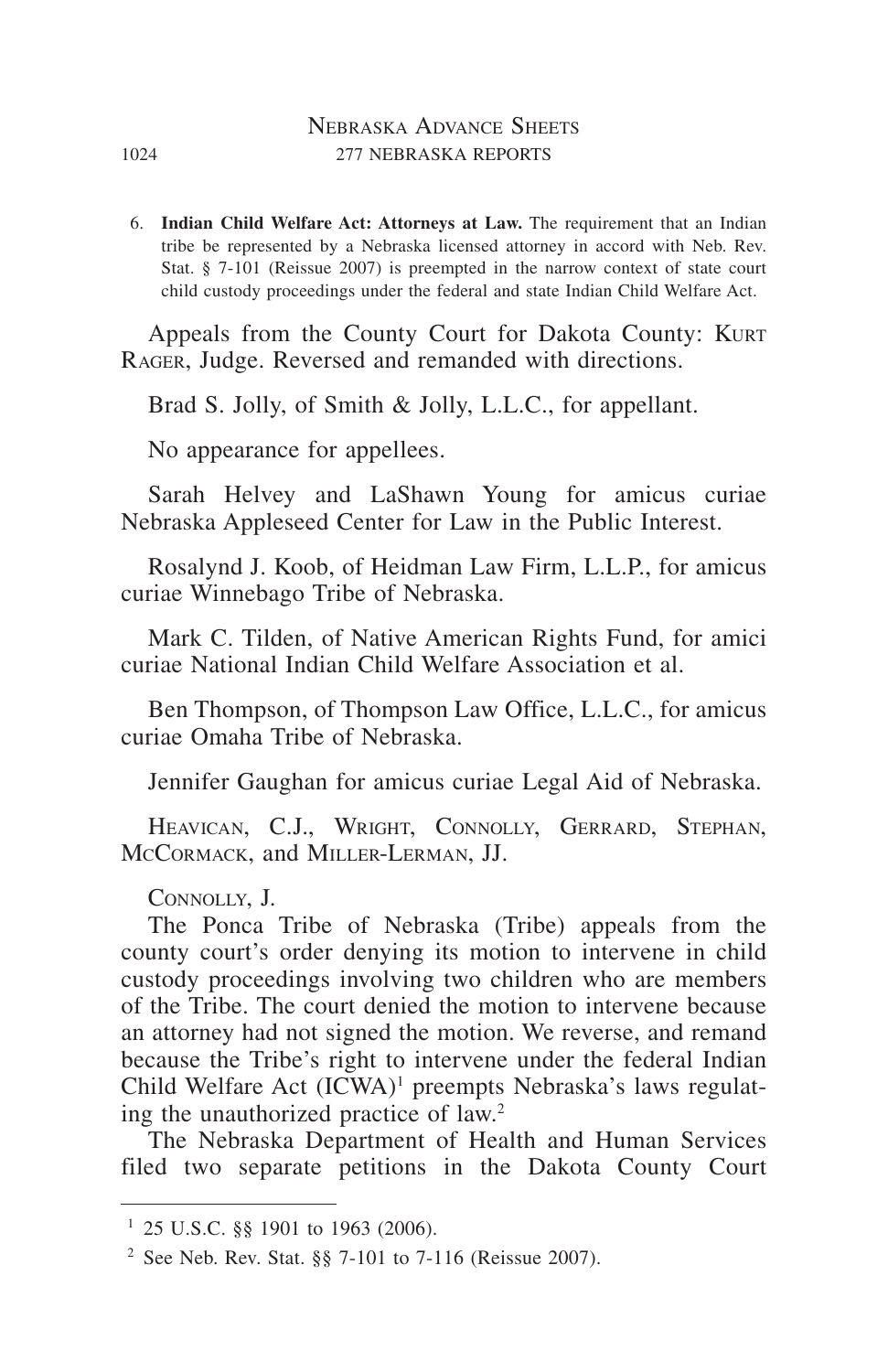alleging that Elias L. and Evelyn M., both children of Jennifer M., are children in need of assistance under Neb. Rev. Stat.  $§$  43-247(3)(a) (Reissue 2008). Because the children are "Indian children" under both ICWA and the Nebraska ICWA,<sup>3</sup> the Tribe was notified of the children's custody proceedings. The Tribe moved for intervention under  $\S$  1911(c), which provides that "[i]n any State court proceeding for the foster care placement of, or termination of parental rights to, an Indian child, the Indian custodian of the child and the Indian child's tribe shall have a right to intervene at any point in the proceeding."4

Jill Holt, the Tribe's ICWA specialist and an employee of the Tribe's Department of Social Services, and the Tribe's representative, filed the motion. No party objected. Yet, on October 9, 2008, the court refused to let the Tribe intervene. It ruled that the motion "is not filed in the Court's files pursuant to  $\ldots$   $8$  7-101."

The court recognized that the Tribe had a right to intervene under ICWA and the Nebraska ICWA but determined that Holt was not an attorney licensed by the Nebraska Supreme Court to practice law in the State of Nebraska. The court stated that it "is charged with the duty to enforce the prohibition against the practice of law without a license." Because an attorney licensed to practice in Nebraska had not filed the motion, the court refused to recognize the motion.

The Tribe retained legal counsel and appealed. The Tribe assigns that the county court erred in concluding that § 7-101 prohibits it from intervening in an ICWA and Nebraska ICWA child custody proceeding without being represented by a Nebraska licensed attorney. The Tribe also assigns that the court erred in failing to conclude that  $\S$  1911(c), which gives an Indian child's tribe the right to intervene in an ICWA proceeding, preempts § 7-101 under the Supremacy Clause of the U.S. Constitution.

[1-3] Statutory interpretation presents a question of law, which we decide independently of the determination made

<sup>3</sup> Neb. Rev. Stat. §§ 43-1501 to 43-1516 (Reissue 2008).

 $4$  Accord § 43-1504(3).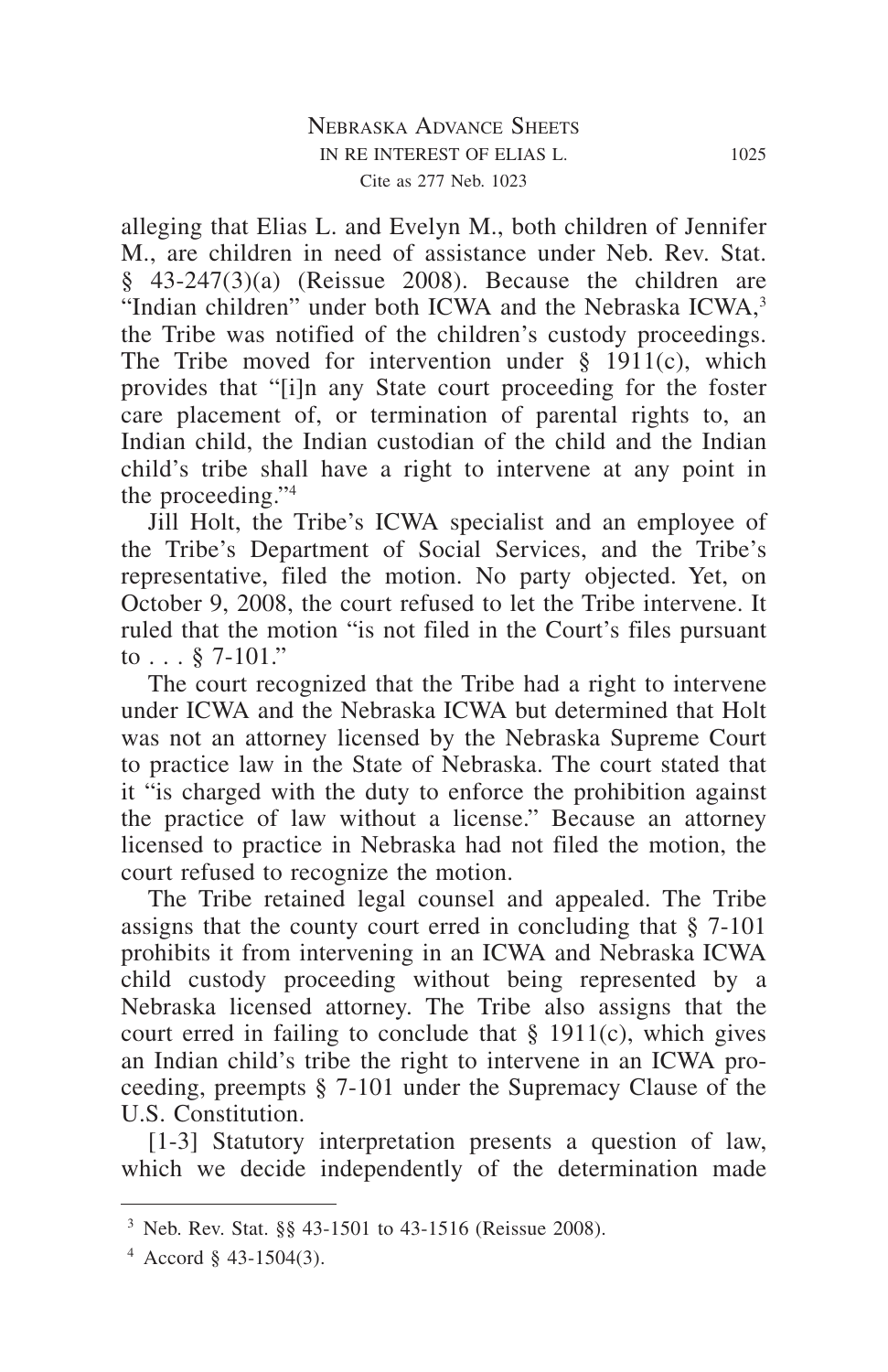by the lower court.<sup>5</sup> In considering a motion to intervene, we assume that the petition's allegations are true.<sup>6</sup> Additionally, we review juvenile cases de novo on the record and reach conclusions independently of the juvenile court's findings.<sup>7</sup>

The federal ICWA and state ICWA are silent regarding whether a tribe may appear in court through a nonlawyer representative. Nebraska law allows plaintiffs "the liberty of prosecuting, and defendants . . . the liberty of defending," themselves.8 But Nebraska does limit nonlawyer representation. Section 7-101 provides that

no person shall practice as an attorney or counselor at law, or commence, conduct or defend any action or proceeding to which he is not a party, either by using or subscribing his own name, or the name of any other person, or by drawing pleadings or other papers to be signed and filed by a party, in any court of record of this state, unless he has been previously admitted to the bar by order of the Supreme Court of this state. . . . It is hereby made the duty of the judges of such courts to enforce this prohibition.

Applying § 7-101, the county court refused to recognize the Tribe's motion to intervene because a Nebraska licensed attorney did not file the motion. But the Tribe argues that federal law preempts any Nebraska law which requires an attorney to represent the Tribe in ICWA proceedings.

[4,5] Generally, federal law preempts state law when it "conflicts with a federal statute,"9 when a state law does "major damage to clear and substantial federal interests,"10 or when

<sup>5</sup> See *In re Adoption of Kenten H*., 272 Neb. 846, 725 N.W.2d 548 (2007).

<sup>6</sup> See *Basin Elec. Power Co-op v. Little Blue N.R.D.*, 219 Neb. 372, 363 N.W.2d 500 (1985).

<sup>7</sup> See *In re Interest of Tyler F*., 276 Neb. 527, 755 N.W.2d 360 (2008).

 $8 \times 7 - 110$ .

<sup>9</sup> *Zannini v. Ameritrade Holding Corp.*, 266 Neb. 492, 503, 667 N.W.2d 222, 232 (2003) (citing *Eyl v. Ciba-Geigy Corp*., 264 Neb. 582, 650 N.W.2d 744 (2002)).

<sup>10</sup> *Collett v. Collett*, 270 Neb. 722, 728, 707 N.W.2d 769, 774 (2005).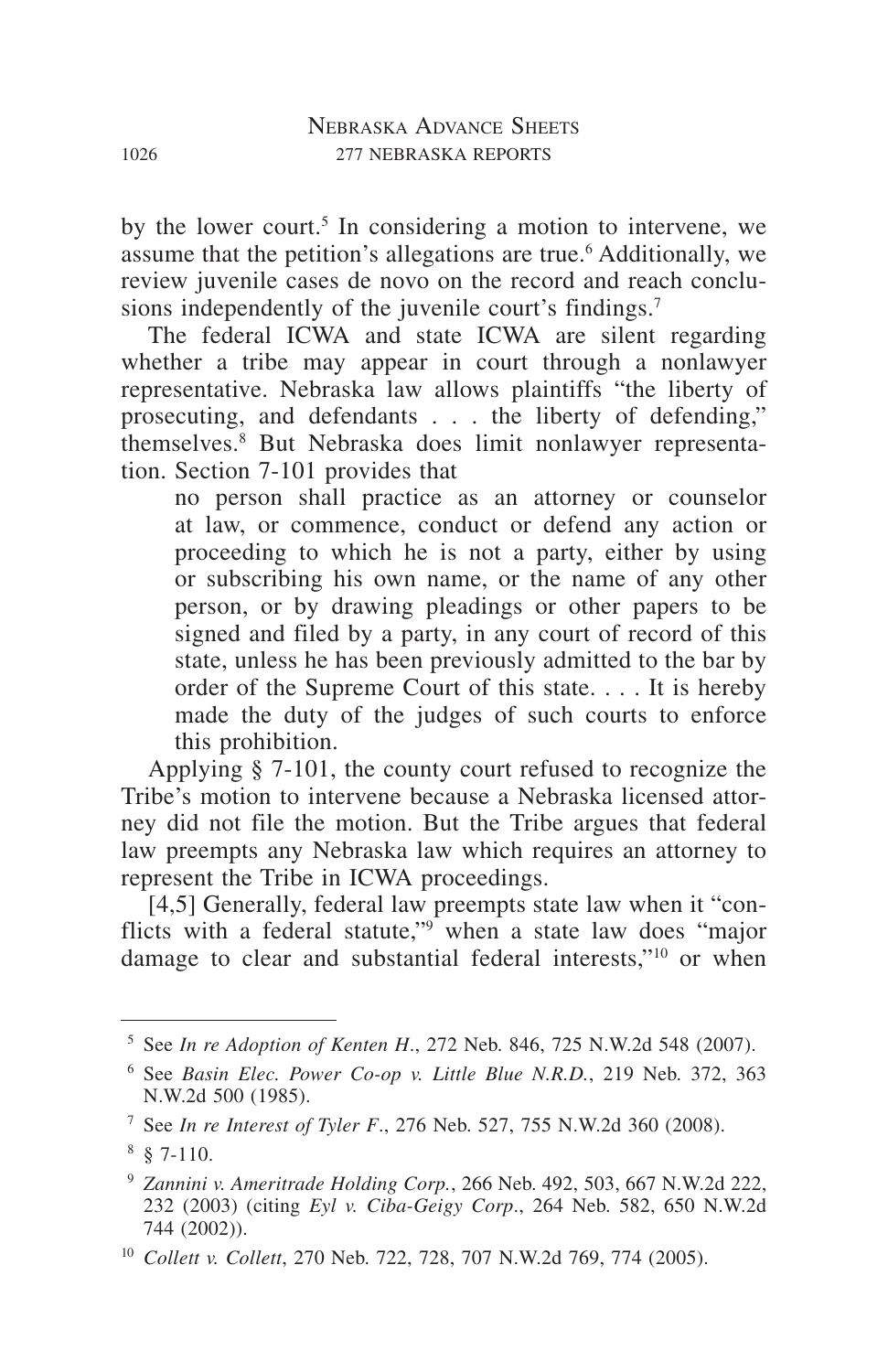the U.S. Congress explicitly declares federal legislation to have a preemptive effect.<sup>11</sup> But that is not the preemption standard here. When the state law affects Indian tribes, courts must make "'a particularized inquiry into the nature of the state, federal, and tribal interests at stake.'"12 In such cases, state jurisdiction over an action or issue is preempted if "it interferes or is incompatible with federal and tribal interests reflected in federal law, unless the state interests at stake are sufficient to justify the assertion of state authority."13

Here, we first determine whether the state law requiring that an attorney represent the Tribe in ICWA proceedings "interferes or is incompatible with" the Tribe's right to intervene. If an interference or incompatibility appears, then we must balance the competing state and tribal interests.

The Tribe argues that conditioning tribal intervention on whether an attorney represents it would significantly interfere with its ability to intervene. The Tribe claims it lacks sufficient financial resources to retain legal counsel to represent it in state court child custody proceedings governed by ICWA. By implication, if the Tribe cannot intervene, its rights and interests in the Indian child would go unrepresented.

The Tribe claims that its primary source of funding for child and family services comes from federal grants and contracts. But some doubt exists whether a tribe can use federal child welfare funds to support legal representation for the tribe in child custody proceedings.<sup>14</sup> The Tribe claims that it lacks financial resources outside those provided by the federal government and cannot independently pay for legal counsel. The Tribe claims that because of these economic barriers, any

<sup>11</sup> See *Zannini, supra* note 9.

<sup>12</sup> *New Mexico v. Mescalero Apache Tribe*, 462 U.S. 324, 333, 103 S. Ct. 2378, 76 L. Ed. 2d 611 (1983) (quoting *White Mountain Apache Tribe v. Bracker*, 448 U.S. 136, 100 S. Ct. 2578, 65 L. Ed. 2d 665 (1980)).

<sup>13</sup> *New Mexico, supra* note 12, 462 U.S. at 334. See, also, *In re N.N.E.*, 752 N.W.2d 1 (Iowa 2008); *State ex rel. Juv. Dept. v. Shuey*, 119 Or. App. 185, 850 P.2d 378 (1993).

<sup>14</sup> See, e.g., § 1931(a)(5) and (8); 25 C.F.R. §§ 89.40 and 89.41 (2008). See, also, *In re N.N.E., supra* note 13; *Shuey, supra* note 13.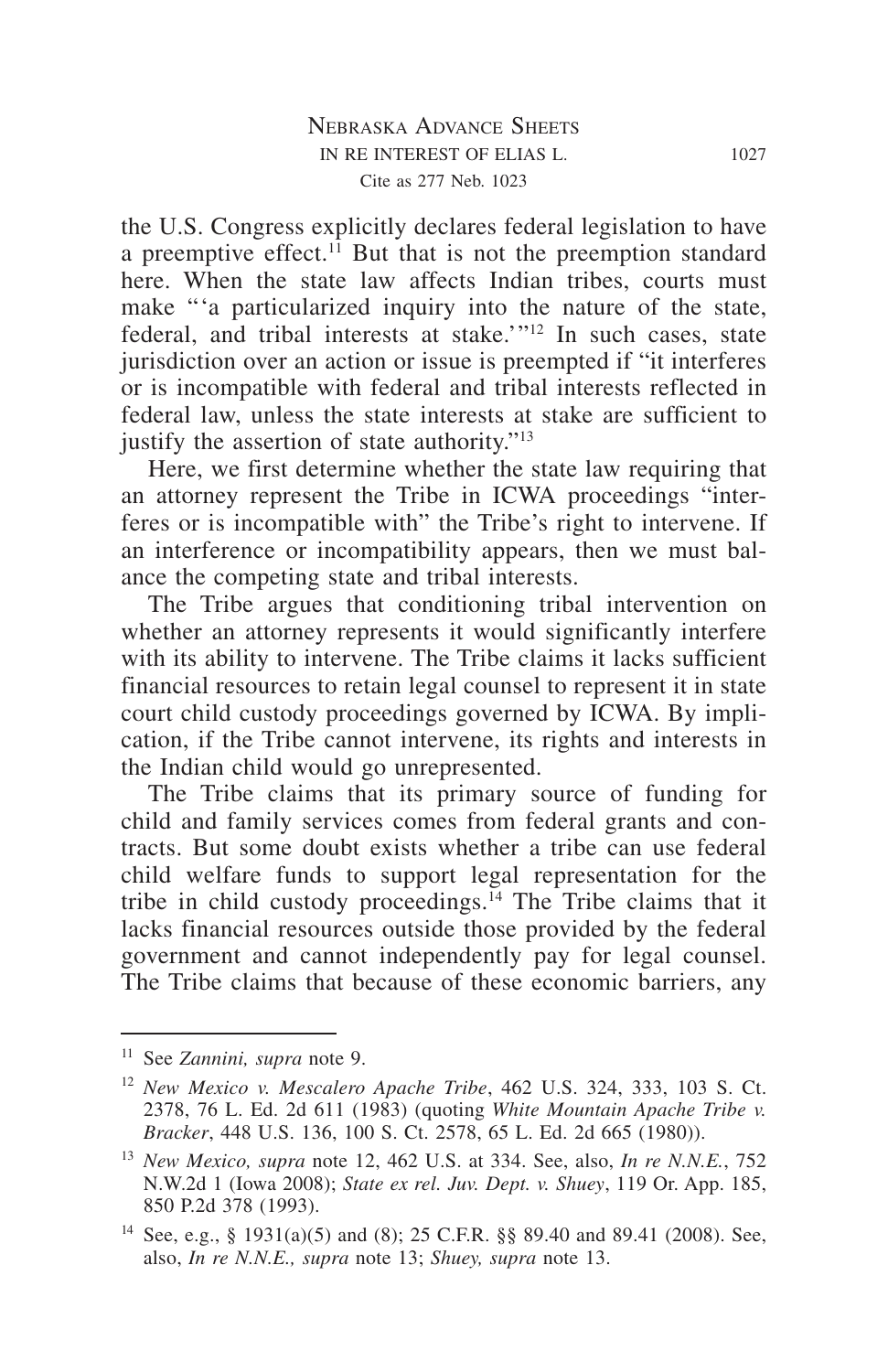requirement that tribes appear with legal counsel interferes with the Tribe's right to intervene. We find the Tribe's argument persuasive.

Federally recognized Indian tribes, while possessing unique attributes of sovereignty and self-government,<sup>15</sup> lack many of the revenue-generating options open to federal and state governments.16 And we must be cognizant of the hardship that would occur if we were to require tribes to hire attorneys in ICWA matters. Requiring legal counsel to represent the Tribe in ICWA proceedings would place additional financial burdens on the Tribe which would directly interfere with its right to intervene. Thus, we conclude that enforcement of  $\S$  7-101 in this case interferes and is incompatible with the federally granted tribal right of intervening in child custody proceedings governed by ICWA.

We next address whether the State's interest in enforcement of the representation requirement in ICWA proceedings outweighs tribal interests in intervening in such proceedings. Because requiring legal counsel as a condition of intervention under ICWA would, at a minimum, burden the Tribe's right of intervention, the State can require legal representation only if the State's interests outweigh those of the Tribe and the **United States**<sup>17</sup>

Obviously, the State has a legitimate interest in requiring groups and associations to be represented by an attorney. Section 7-101 ensures that those appearing in judicial proceedings are familiar with substantive and procedural requirements and protocols, thus ensuring adequate representation.<sup>18</sup> By limiting the practice of law to only licensed attorneys, the State's goal is to protect the public from any potential harm caused by

<sup>15</sup> *United States v. Wheeler*, 435 U.S. 313, 98 S. Ct. 1079, 55 L. Ed. 2d 303 (1978) (superseded by statute as stated in *U.S. v. Weaselhead*, 156 F.3d 818 (8th Cir 1998)).

<sup>16</sup> See, generally, 42 C.J.S. *Indians* § 140 (2007); *Atkinson Trading Co. v. Shirley*, 532 U.S. 645, 121 S. Ct. 1825, 149 L. Ed. 2d 889 (2001).

<sup>17</sup> *New Mexico, supra* note 12.

<sup>18</sup> See *Shuey, supra* note 13.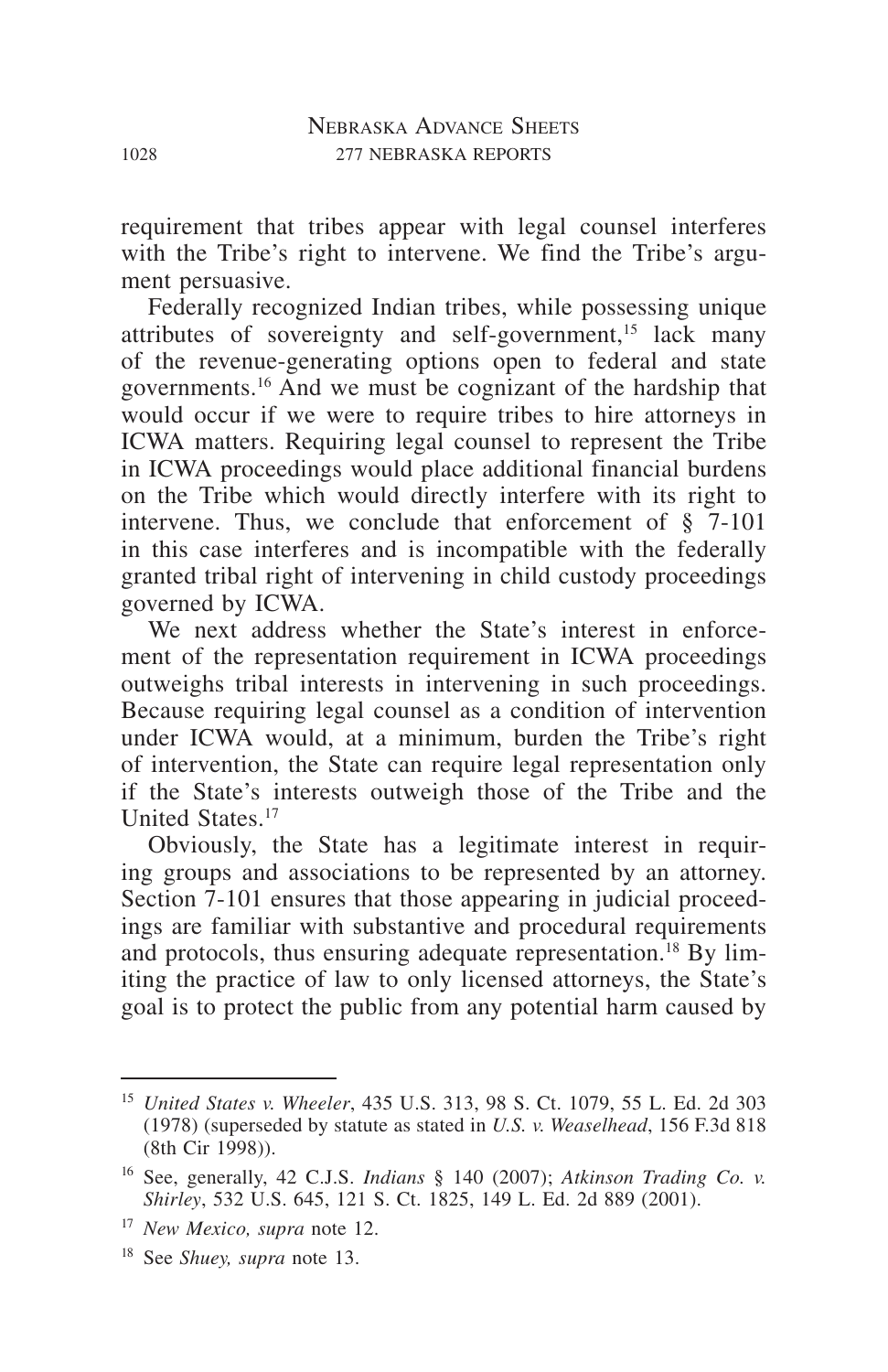the actions of nonlawyers engaging in the unauthorized practice of  $law<sup>19</sup>$ 

Yet, Nebraska law allows individuals to represent themselves and participate in trials and legal proceedings in their own behalf.<sup>20</sup> And, an employee of an organization can engage in certain acts that would normally constitute the practice of law if done for the sole benefit of the organization.<sup>21</sup> Additionally, a nonlawyer may engage in the authorized practice of law to the extent allowed by a published opinion or rule of this court.<sup>22</sup> So, while the general rule may be that only an individual can appear pro se in his or her own behalf, $2<sup>3</sup>$  statutes and court rules provide some exceptions.

Furthermore, the Tribe has significant interests in intervening in ICWA proceedings. Congress passed ICWA in response to the alarmingly high number of Indian children being removed from their families and placed in non-Indian adoptive or foster homes by state welfare agencies and courts.<sup>24</sup> At the time of ICWA's enactment, 25 to 35 percent of all Indian children were removed and separated from their tribes and families to be placed in adoptive or foster homes.<sup>25</sup> To make matters worse, about 90 percent of Indian adoption placements occurred in non-Indian homes away from their culture and community.26

Commenting on the loss of Indian culture, Congress noted that "[c]ontributing to this problem has been the failure of State officials, agencies, and procedures to take into account the special problems and circumstances of Indian families and

<sup>19</sup> Neb. Ct. R., ch. 3, art. 10, Statement of Intent.

 $20 \& 7-110.$ 

<sup>21</sup> Neb. Ct. R. §§ 3-1001 and 3-1004(N).

 $22$  Neb. Ct. R. § 3-1004(W).

<sup>23</sup> Compare §§ 7-101 and 7-110. See, also, *Osborn v. United States Bank*, 22 U.S. (9 Wheat.) 738, 6 L. Ed. 204 (1824).

<sup>24</sup> *Mississippi Choctaw Indian Band v. Holyfield*, 490 U.S. 30, 109 S. Ct. 1597, 104 L. Ed. 2d 29 (1989).

<sup>25</sup> *Id*.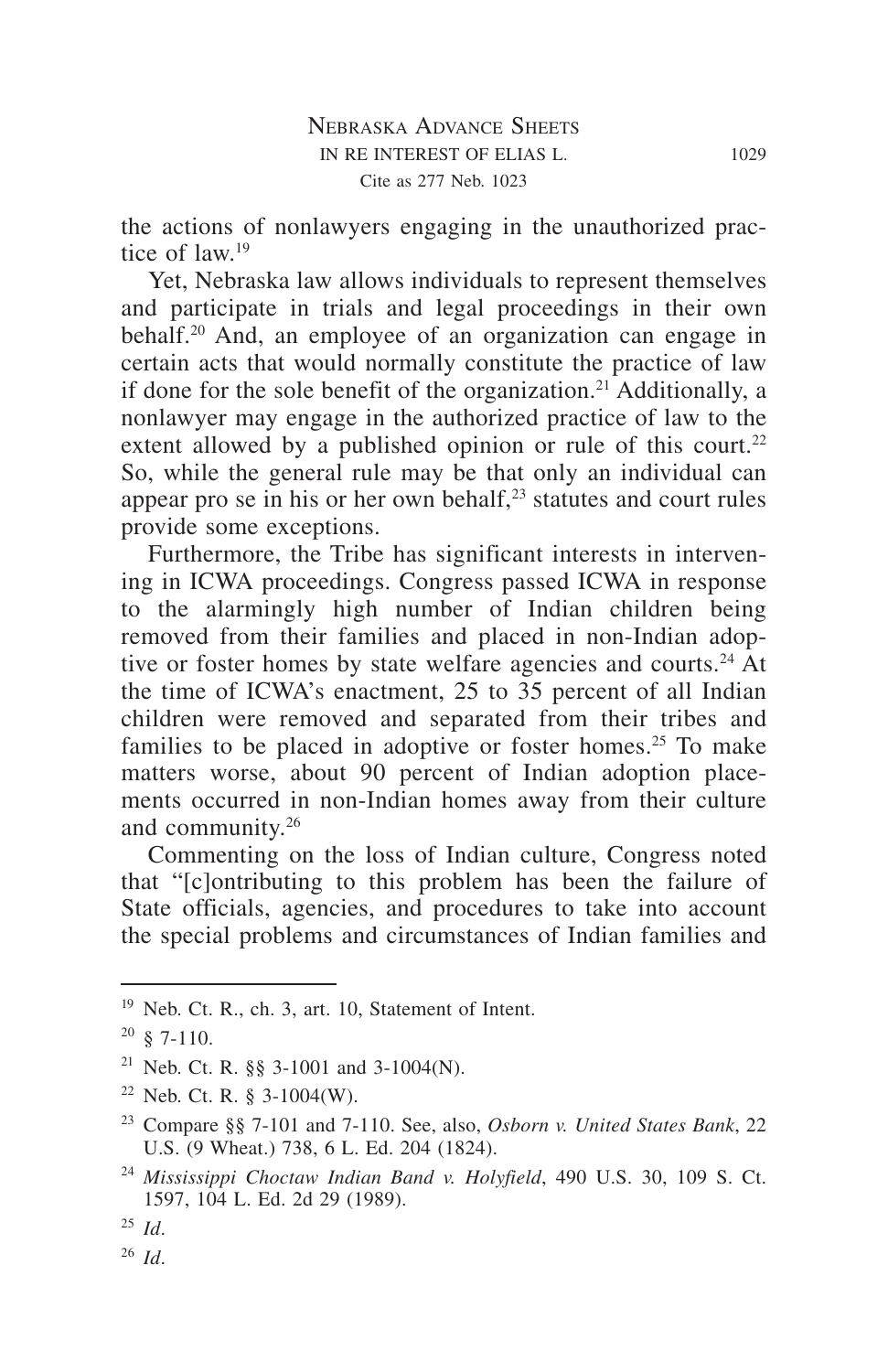the legitimate interest of the Indian tribe in preserving and protecting the Indian family as the wellspring of its own future."<sup>27</sup> Ultimately, Congress enacted ICWA in response to the looming crisis facing Indian tribes—namely, that they would face extinction through the removal of their children through state court child custody proceedings. Congress concluded that "there is no resource that is more vital to the continued existence and integrity of Indian tribes than their children."28 Thus, Congress designed the procedural and substantive standards of ICWA to "'protect the rights of the Indian child as an Indian and the rights of the Indian community and tribe in retaining its children in its society.'"29 The Tribe's right to intervene in state court child custody proceedings provides a means to achieve this goal.

Moreover, other state courts have concluded that the tribal interests articulated in ICWA are of the highest order, outweighing other state interests. The Utah Supreme Court stated that "[t]he protection of th[e] tribal interest [in its children] is at the core of the ICWA."30 The Iowa Supreme Court, concluding that an Indian tribe may represent itself in ICWA proceedings, determined that the state's interest in requiring adequate representation "'cannot compare with a tribe's interests in its children and its own future existence.'"<sup>31</sup>

And, in the narrow context of ICWA proceedings, the State's interests are not necessarily compromised by allowing the Tribe to be represented by a nonlawyer. In this case, the Tribe has authorized Holt, its ICWA specialist, to appear on its behalf and has entrusted her with representing its interests in ICWA proceedings. Her responsibilities require familiarity with the procedural and substantive requirements of ICWA, and familiarity with other social service agencies that are a part of the

<sup>27</sup> H.R. Rep. No. 95-1386, at 19 (1978), *reprinted in* 1978 U.S.C.C.A.N. 7530, 7541. See, also, § 1901(5).

 $28 \text{ } \text{\&} 1901(3)$ .

<sup>29</sup> See *Holyfield, supra* note 24, 490 U.S. at 37.

<sup>30</sup> *Matter of Adoption of Halloway*, 732 P.2d 962, 969 (Utah 1986).

<sup>31</sup> *In re N.N.E., supra* note 13 at 12.